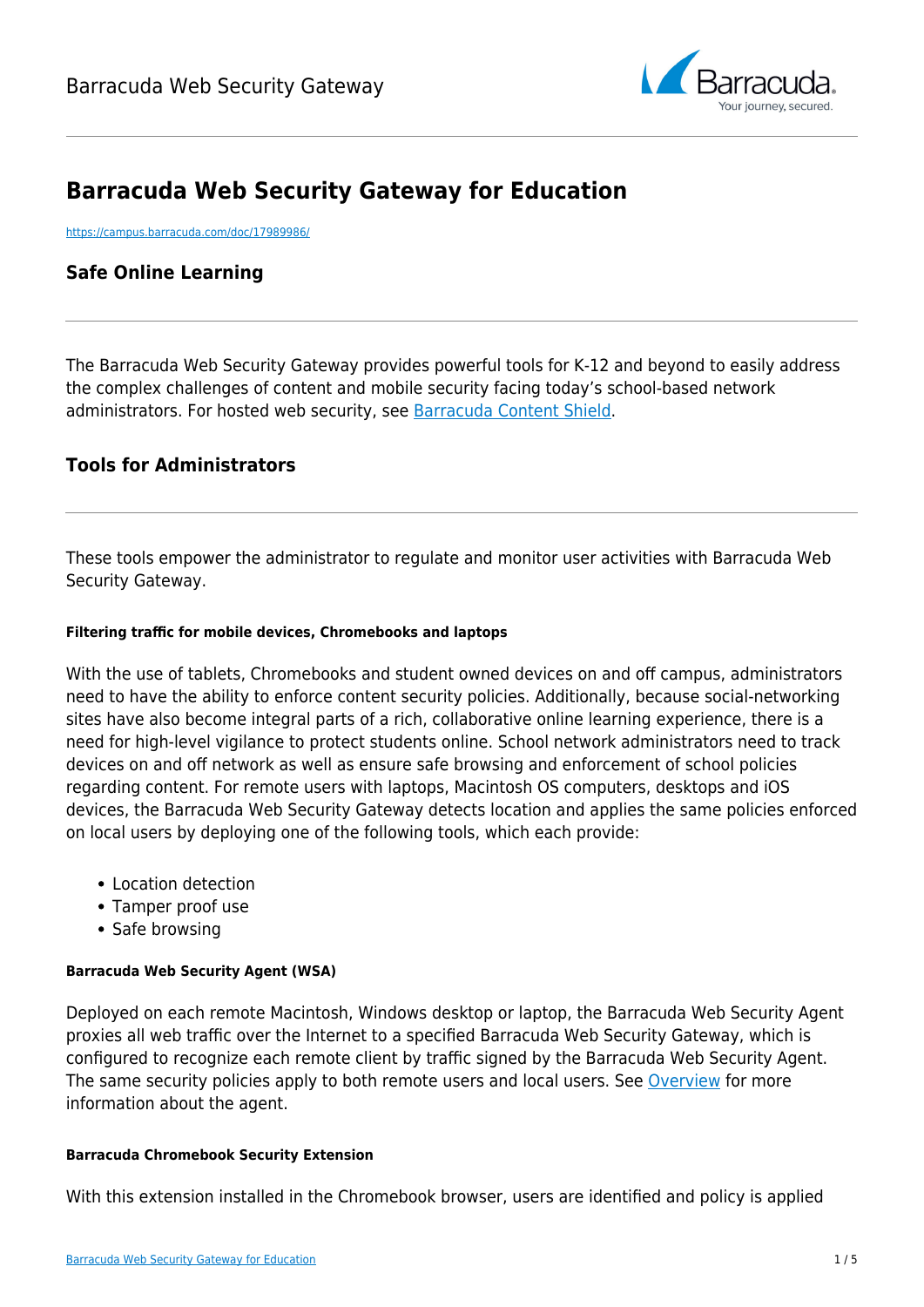

based on the user whether they are inside your network or accessing the Internet from a public or private network. Additionally, user generated traffic is logged and recorded for reporting purposes, providing administrators insight into all user activity. Requires Barracuda Web Security Gateway version 10.1 and above. See [How to Get and Configure the Barracuda Chromebook Security Extension](http://campus.barracuda.com/doc/49744111/) for more information.

For Chromebook users with the [Barracuda Chromebook Security Extension](https://techlib.barracuda.com/display/BWFv60/49744111) installed, policies for G Suite web traffic are configured on the G Suite Admin Console, not on the Barracuda Web Security Gateway. Also note that the settings on the **BLOCK/ACCEPT > Web App Control** and **BLOCK/ACCEPT > Web App Monitor** pages do not apply to Chromebooks running the [Barracuda Chromebook Security Extension](https://techlib.barracuda.com/display/BWFv60/49744111).

### **Compatibility with Global HTTP Proxy**

To protect the user's Internet traffic, set up Global HTTP Proxy on iOS devices to configure the connection of the iOS device to the Internet via the Barracuda Web Security Gateway.

# **Educational Tools, Educational Content**

- [Restricting YouTube Content On Your Network](http://campus.barracuda.com/doc/12192691/)  Access thousands of free high quality educational videos on YouTube in a controlled environment for your students.
- [Temporary Access for Education](http://campus.barracuda.com/doc/16679408/) to websites for student research A portal to the Barracuda Web Security Gateway where teachers can request and manage temporary access for students to specified domains or categories of domains that are typically blocked by school policy.

# **Social Networking and Web 2.0 - Regulating Use of Applications**

The Barracuda Web Security Gateway 610 and higher enables granular control over Web 2.0 applications with the SSL Inspection feature. For example, you can allow access to Facebook messages but block games, chat, posts etc. You can provide safe access to YouTube videos that provide rich educational content. With Web Application Monitoring, you can capture and archive the content of social media interactions. See [How to Configure Web Application Monitoring.](http://campus.barracuda.com/doc/41110327/)

The SSL Inspection feature is required to filter any applications that users access over HTTPS. For schools this provides powerful benefits with common use cases like these:

- [G Suite Control Over HTTPS](http://campus.barracuda.com/doc/17106182/)  Granular regulation of G Suite tools over HTTPS (Business Gmail as opposed to personal Gmail, and more)
- YouTube Control Over HTTPS Granular regulation of YouTube over HTTPS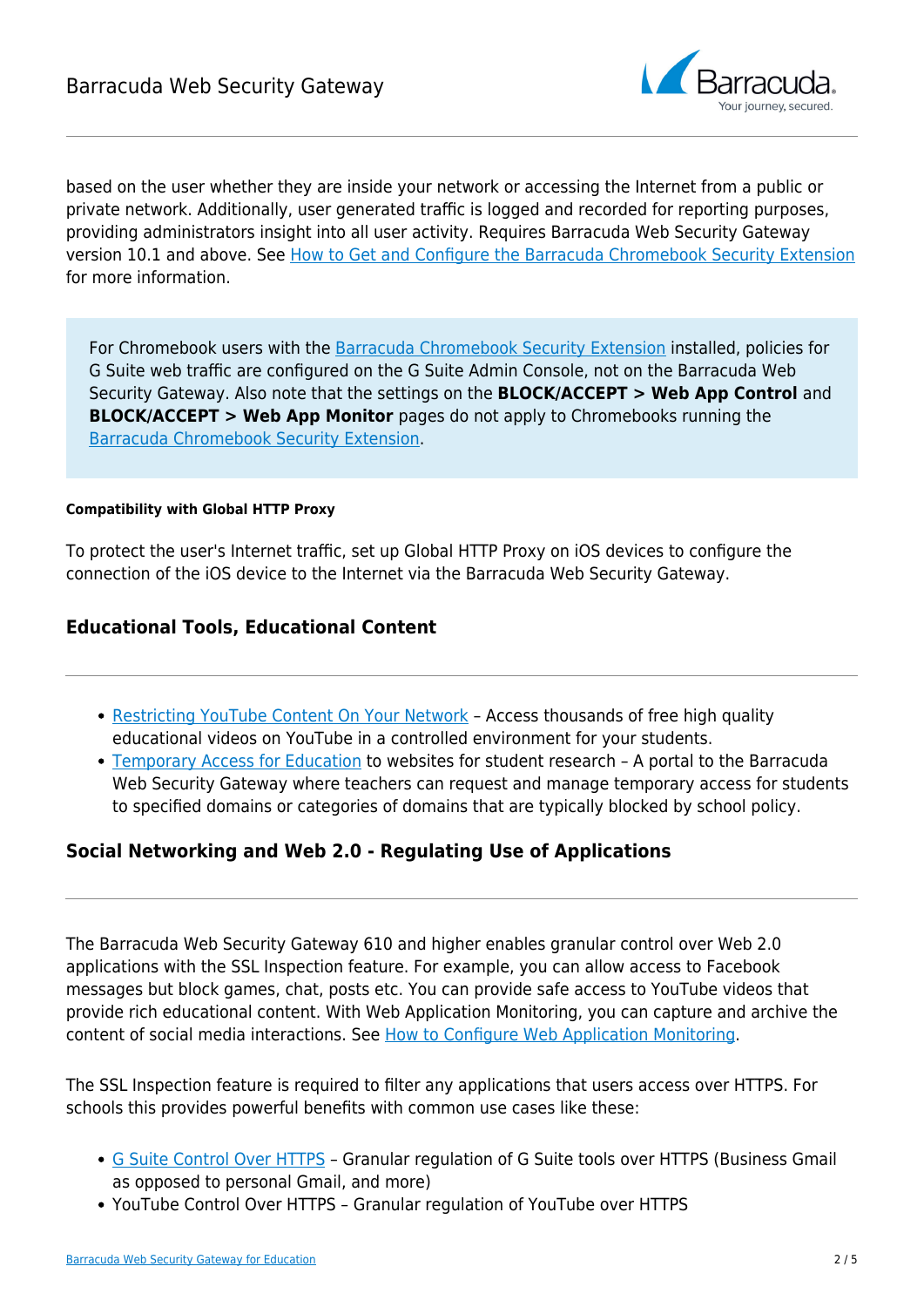

- [Facebook Control Over HTTPS](http://campus.barracuda.com/doc/17106244/)  Granular regulation of Facebook applications (chat, posting, games, etc.)
- [Suspicious and Sensitive Keyword Tracking](http://campus.barracuda.com/doc/17629457/) Monitor social messaging in real time, with keyword alert emails to teachers or administrators to trigger immediate responses to emerging cases of bullying, harassment, or loss of confidential data. This feature does not require the use of SSL Inspection unless you want to monitor HTTPS traffic content, and is available on the Barracuda Web Security Gateway 610 and higher.
- [Safe Search](http://campus.barracuda.com/doc/39819700/) over HTTPS, which prevents a web search engine from displaying objectionable thumbnail images in search results; only filtered thumbnails are displayed in the search results.

Note that SSL inspection is an opt-in, resource-intensive feature that requires the Barracuda Web Security Gateway 410 and above. See [How to Configure SSL Inspection](http://campus.barracuda.com/doc/49743542/) for deployment requirements.

# **CIPA Compliance**

Content filtering is central to providing CIPA compliance. The Barracuda Web Security Gateway provides 95 content categories including:

- Destructive sites such as those promoting violence, illegal drugs, or criminal activity
- Sexual sites that may contain adult material or pornographic content
- Gaming/gambling sites
- Leisure sites (i.e. tobacco and alcohol)

Specific sites can also be blocked or allowed using explicit block and allow lists, and downloads can be limited to only specific approved file types. The Barracuda Web Security Gateway provides additional cutting edge tools like URL rewriting, which can automatically enforce Safe Search tags for sites like Google images and video, preventing children from circumventing protection policies through the media caches of popular search engines.

# **Safe Browsing / Safe Search - Limiting to Students**

You can enable the **Safe Browsing** feature on the **BLOCK/ACCEPT > Content Filter** page so that the group of users you specify will not see search engine content that contains objectionable thumbnail images in the search results; only filtered thumbnails are displayed in the search results. To limit **Safe Browsing** only to students, but allow appearance of all thumbnail images in search results for teachers and staff, see [How to Enable Safe Search.](http://campus.barracuda.com/doc/39819700/)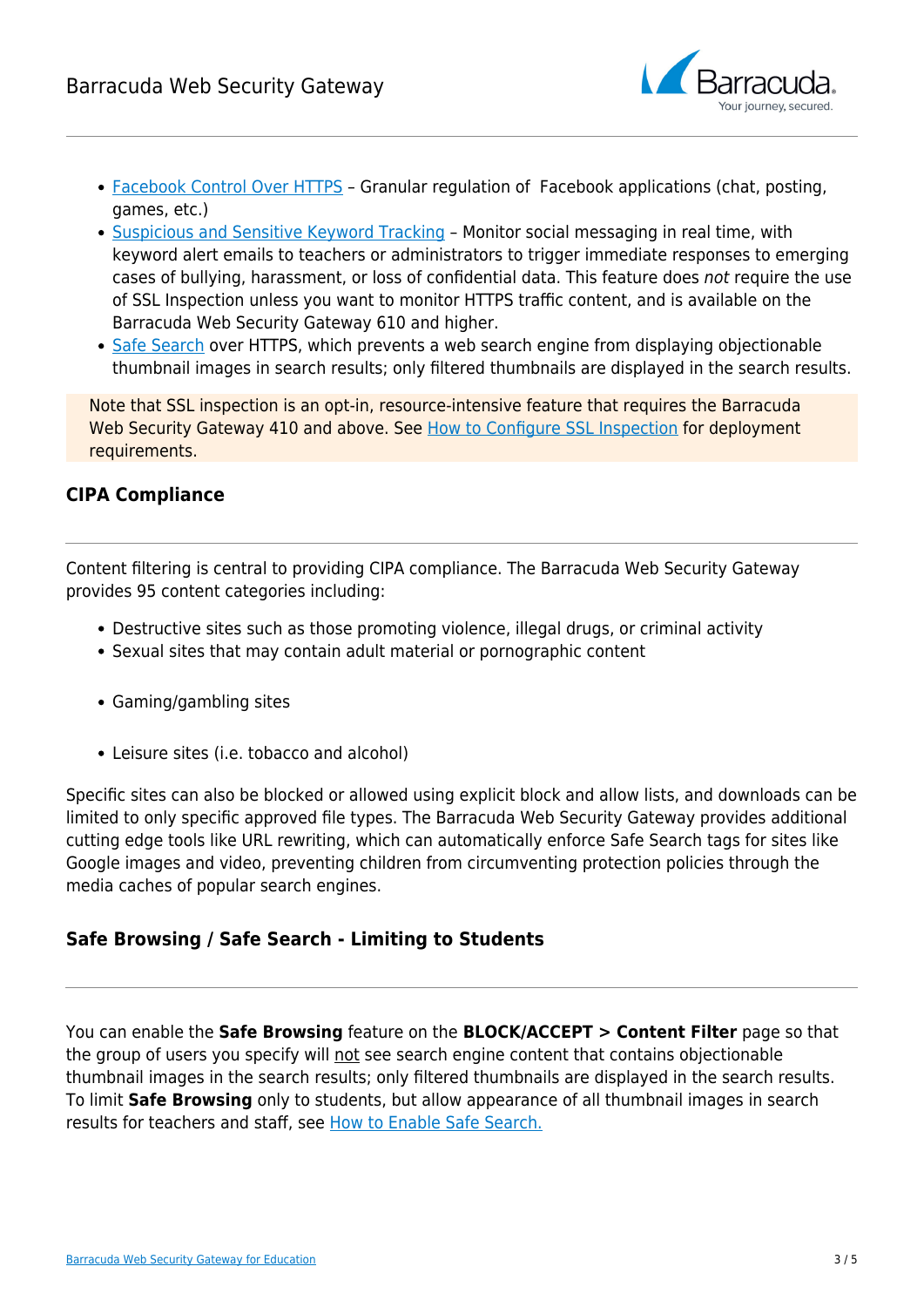

# **Delegated Administration**

The administrator of the Barracuda Web Security Gateway can choose to delegate certain administrative tasks such as scheduling or running reports, viewing system status, load and log pages, or creating exceptions to policy. For example, school districts can maintain system level control while providing restricted access to individual schools to manage policies or generate reports for teachers. See [Role-based Administration](http://campus.barracuda.com/doc/18449612/) for details.

# **General Web Security Gatewaying on the Campus Network**

- Blocking access to proxy servers students might try to use to circumvent web security gatewaying policies. IT administrators must know the IP addresses of any proxies to block as part of school policy. Ability to add new URLs daily as reported by teachers or other trusted sources.
- Ability to create custom categories of domains for specific filtering.
- Ability to report bad URLs to Barracuda Networks. Newly reported URLs to block and improved content filtering rules are updated to your Barracuda Web Security Gateway on a daily basis. Sophisticated application control - block, monitor, warn, allow on Skype, Spotify, gaming software, communications, etc. See [How to Configure Web Application Monitoring.](http://campus.barracuda.com/doc/41110327/)

# **Tools for Teachers**

- Temporary Access for Students (see above) For school research projects or other classroom needs, with an easy to use web interface. See [How to Use Temporary Access for Students -](http://campus.barracuda.com/doc/18448526/) [Teacher's Guide](http://campus.barracuda.com/doc/18448526/)
- [Suspicious and Sensitive Keyword Tracking](http://campus.barracuda.com/doc/17629457/) and Cyberbullying Alerts (teachers can submit new keywords, keyword categories to their system administrator)
- [How to Restrict YouTube Content On Your Network](http://campus.barracuda.com/doc/12192691/)

 $\mathcal{P}_{\textsf{safe}}$  browsing, student, youtube, campus, school, cyber, you tube, bully, remote user, ios